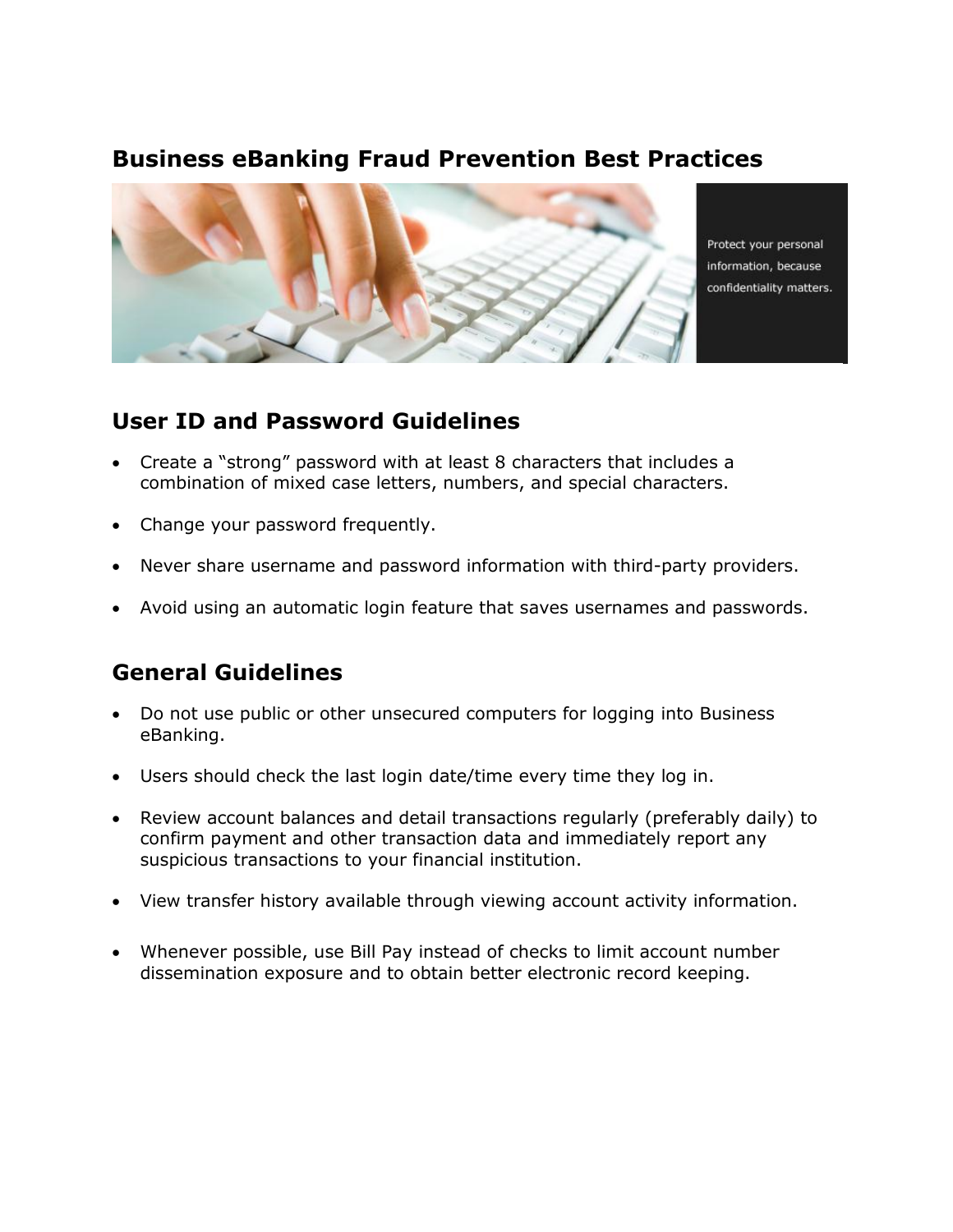- Take advantage of and regularly view system alerts; examples include:
	- ACH Alerts
	- Wire Alerts
	- Password change alerts
- Do not use account numbers, your social security number, or other account or personal information when creating account nicknames or other titles.
- Whenever possible, register your computer to avoid having to re-enter challenge questions and other authentication information with each login.
- Review historical reporting features of your online banking application on a regular basis to confirm payment and other transaction data.
- Never leave a computer unattended while using Business eBanking.
- Never conduct banking transactions while multiple browsers are open on your computer.

# **Administrative Users**

- Prohibit the use of "shared" usernames and passwords for Business eBanking.
- Limit administrative rights on users' workstations to help prevent the inadvertent downloading of malware or other viruses.
- Dedicate and limit the number of computers used to complete online banking transactions; do not allow Internet browsing or e-mail exchange and ensure these computers are equipped with latest versions and patches of both antivirus and anti-spyware software.
- Delete online user IDs as part of the exit procedure when employees leave your company.
- Assign dual system administrators for online cash management services.
- Use multiple approvals for monetary transactions and require separate entry and approval users.
- Establish transaction dollar limits for employees who initiate and approve online payments such as ACH batches, wire transfers, and account transfers.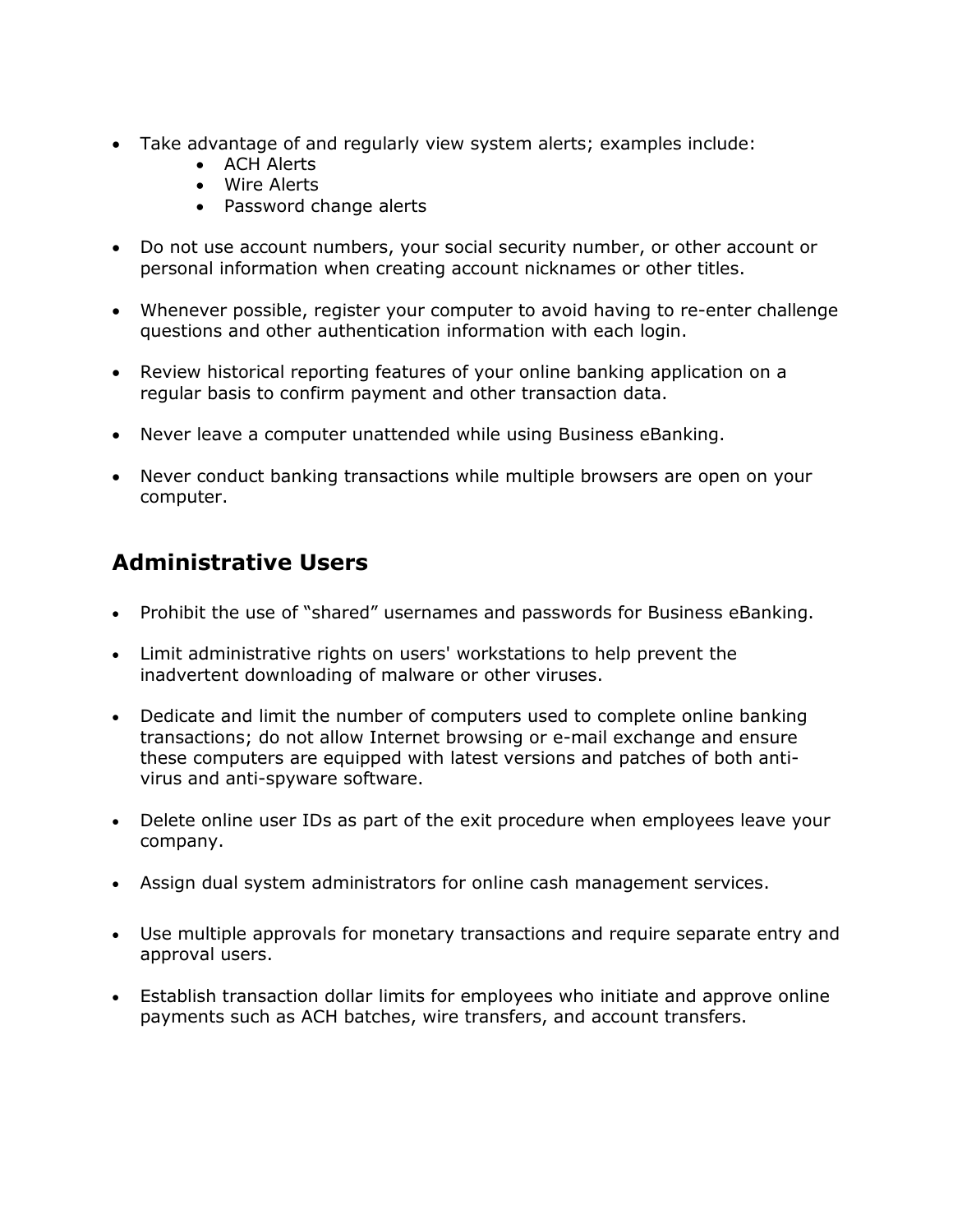## **Tips to Protect Online Payments & Account Data**

- Take advantage of transaction limits. Establish limits for monetary transactions at multiple levels: per transaction, daily, weekly, or monthly limits.
- When you have completed a transaction, ensure you log off to close the connection with the financial organization's computer.
- Use separate accounts for electronic and paper transactions to simplify monitoring and tracking any discrepancies.
- Reconcile by carefully monitoring account activity and reviewing all transactions initiated by your company on a daily basis.

# **ACH (Automated Clearing House Batches)**

- Use pre-notification transactions to verify that account numbers within your ACH payments are correct.
- Use limits for monetary transactions at multiple levels: per transaction, daily, weekly, or monthly limits.
- Review transaction reporting regularly to confirm transaction activity.

## **Wire Transfer**

- Use limits provided for monetary transactions at multiple levels: per transaction, daily, weekly, or monthly limits.
- Review historical and audit reports regularly to confirm transaction activity.

## **Account Transfer**

- Use limits provided for monetary transactions at multiple levels: per transaction, daily, weekly, or monthly limits.
- Review historical and audit reports regularly to confirm transaction activity.

### **Tips to Avoid Phishing, Spyware and Malware**

 Do not open e-mail from unknown sources. Be suspicious of e-mails purporting to be from a financial institution, government department, or other agency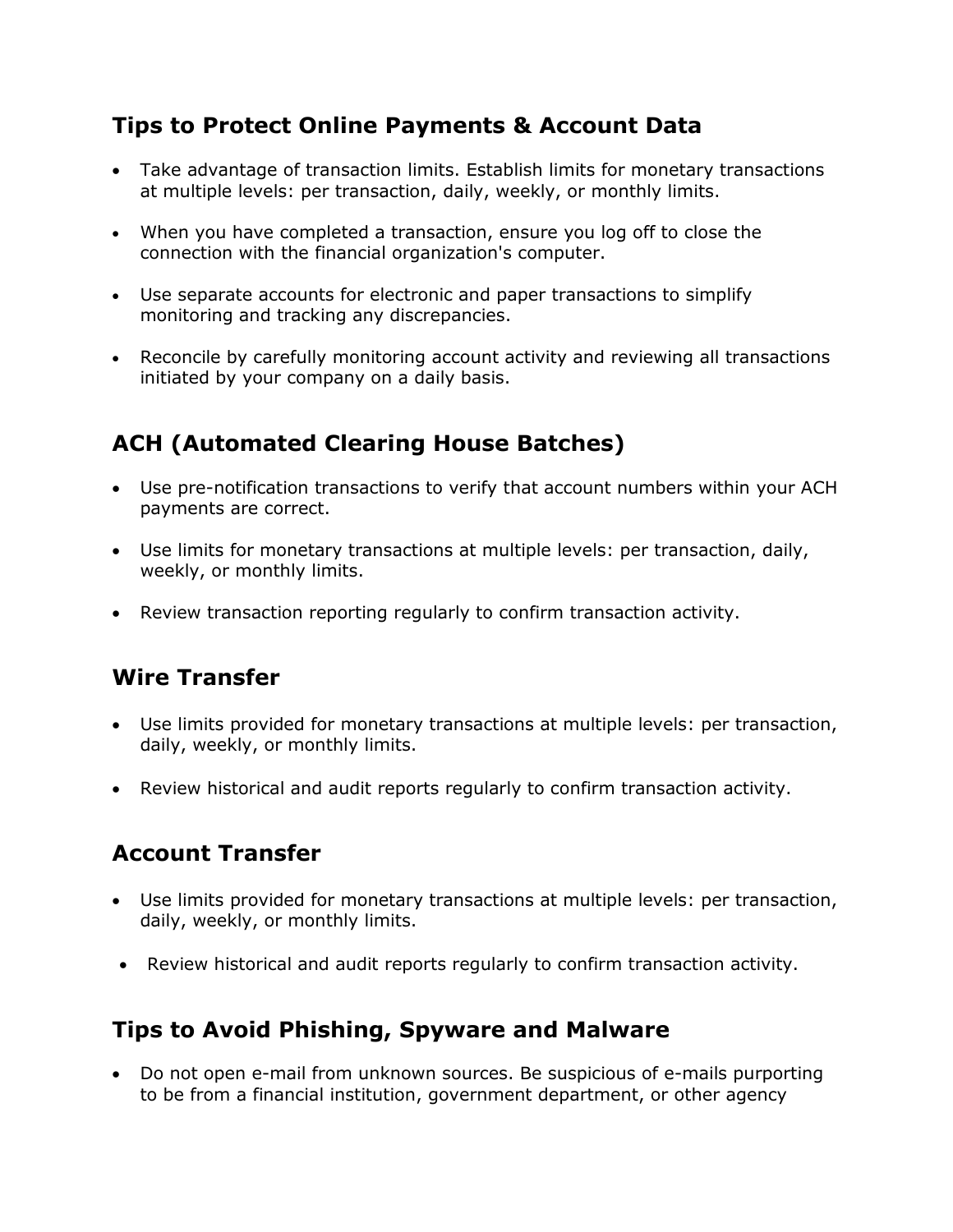requesting account information, account verification, or banking access credentials such as usernames, passwords, PIN codes, and similar information. Opening file attachments or clicking on web links in suspicious e-mails could expose your system to malicious code that could hijack your computer.

- Never respond to a suspicious e-mail or click on any hyperlink embedded in a suspicious e-mail. Call the purported source if you are unsure who sent an email.
- If an e-mail claiming to be from your financial organization seems suspicious, checking with your financial organization may be appropriate.
- Install anti-virus and spyware detection software on all computer systems. Free software may not provide protection against the latest threats compared with an industry standard product.
- Update all of your computers regularly with the latest versions and patches of both anti-virus and anti-spyware software.
- Ensure computers are patched regularly, particularly operating system and key application with security patches.
- Install a dedicated, actively managed firewall, especially if using a broadband or dedicated connection to the Internet, such as DSL or cable. A firewall limits the potential for unauthorized access to your network and computers.
- Check your settings and select, at least, a medium level of security for your browsers.
- Clear the browser cache before starting any Business eBanking session to eliminate copies of web pages that have been stored on the hard drive. How the cache is cleared depends on the browser and version you are using. This function is generally found in the browser's preferences menu.
- Be advised that you will never be presented with a maintenance page after entering login credentials. Legitimate maintenance pages are displayed when first reaching the URL and before entering login credentials.
- Business eBanking does not use pop-up windows to display login messages or errors. They are displayed directly on the login screen.
- Business eBanking never displays pop-up messages indicating that you cannot use your current browser.